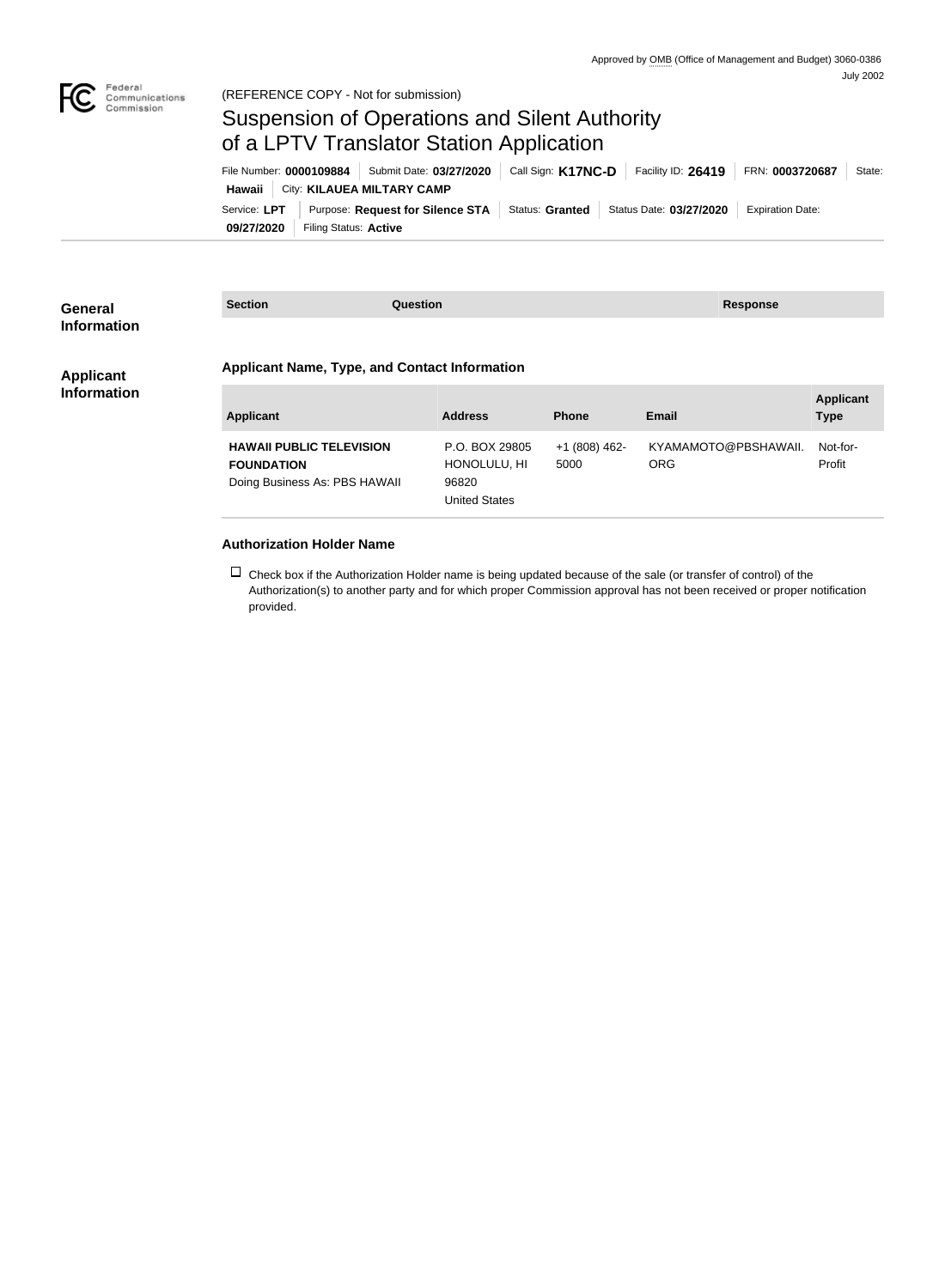| <b>Contact</b><br><b>Representatives</b><br>(2) | <b>Contact Name</b>                                                | <b>Address</b>                                                                                | <b>Phone</b>            | Email                          | <b>Contact Type</b>         |
|-------------------------------------------------|--------------------------------------------------------------------|-----------------------------------------------------------------------------------------------|-------------------------|--------------------------------|-----------------------------|
|                                                 | <b>JOHN NAKAHIRA</b><br><b>CHIEF ENGINEER</b><br><b>PBS Hawaii</b> | John Nakahira<br>315 Sand Island Access<br>Road<br>Honolulu, HI 96819<br><b>United States</b> | $+1$ (808) 462-<br>5055 | jnakahira@pbshawaii.<br>org    | Technical<br>Representative |
|                                                 | <b>Barry S. Persh</b><br><b>GRAY MILLER PERSH</b><br><b>LLP</b>    | 2233 Wisconsin Ave., NW<br>Suite 226<br>Washington, DC 20007<br><b>United States</b>          | +1 (202) 776-<br>2458   | bpersh@graymillerpersh.<br>com | Legal Representative        |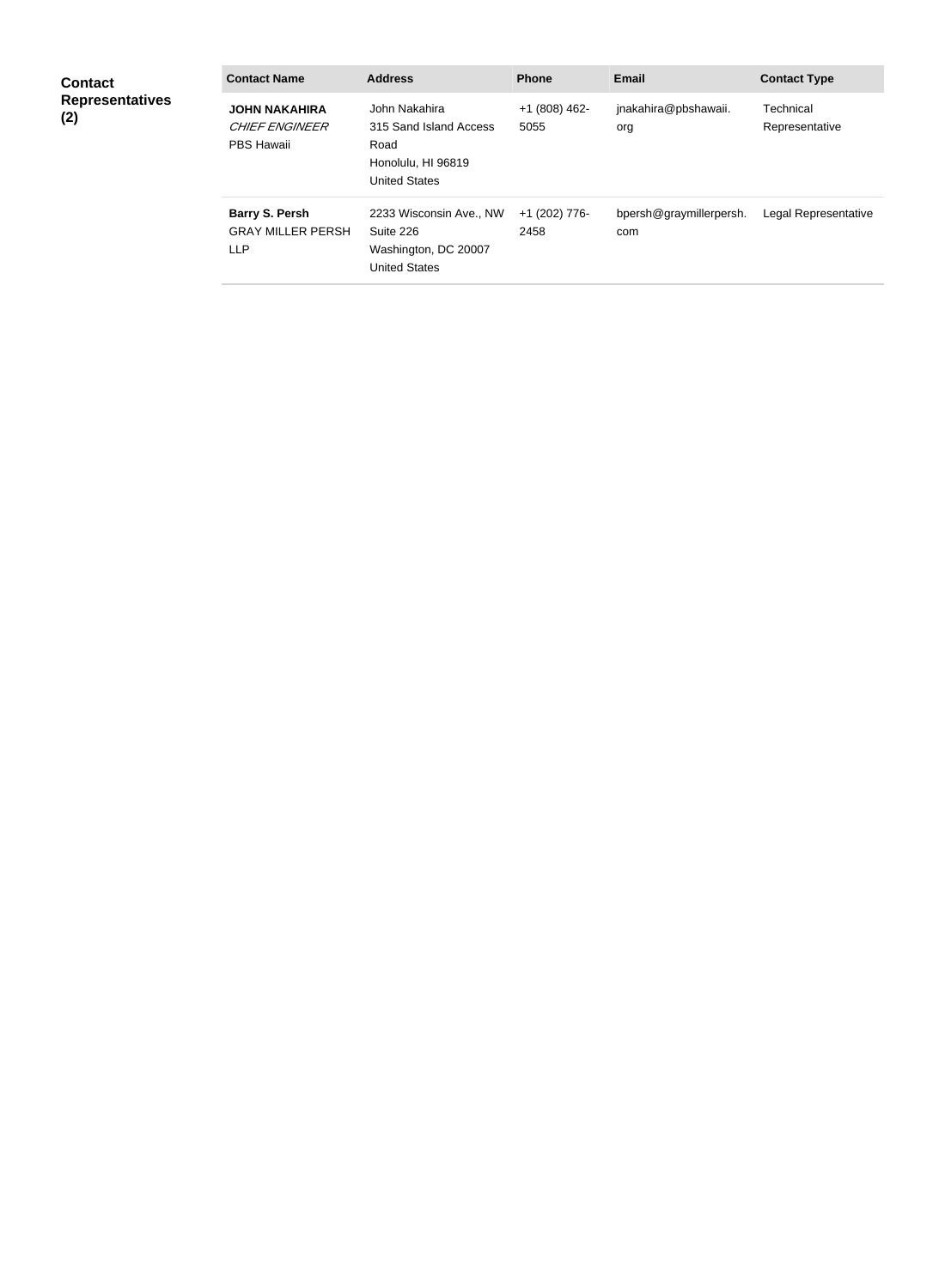| <b>Station Status</b> | Question                 | <b>Response</b> |
|-----------------------|--------------------------|-----------------|
|                       | Date Station Went Silent | 03/24/2020      |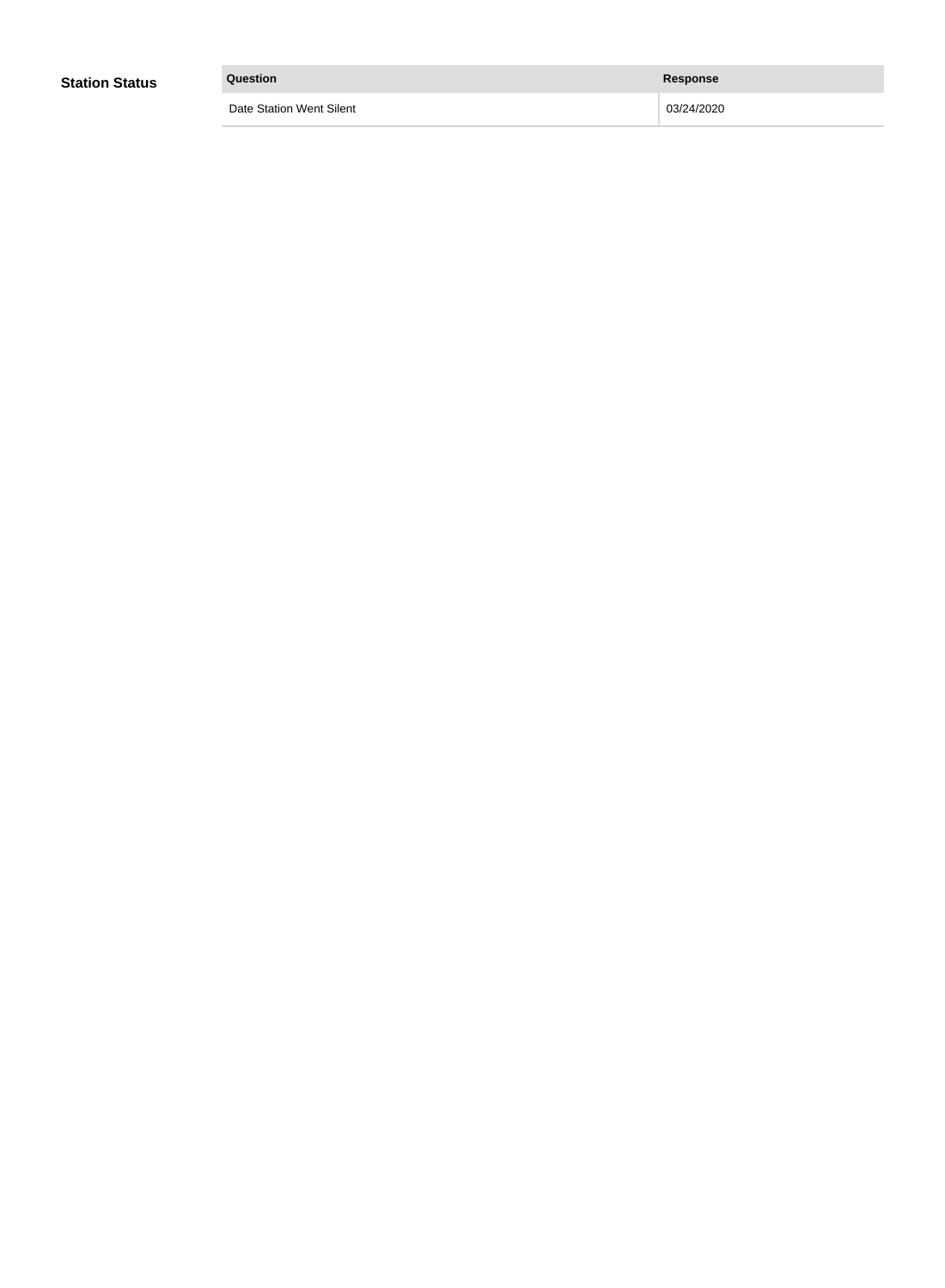| <b>Certification</b> | <b>Section</b>                                    | <b>Question</b>                                                                                                                                                                                                                                                                                                                                                                                                                                                                                                                                                                                                                                                                                                                                                                                                                                           | <b>Response</b>                                                |
|----------------------|---------------------------------------------------|-----------------------------------------------------------------------------------------------------------------------------------------------------------------------------------------------------------------------------------------------------------------------------------------------------------------------------------------------------------------------------------------------------------------------------------------------------------------------------------------------------------------------------------------------------------------------------------------------------------------------------------------------------------------------------------------------------------------------------------------------------------------------------------------------------------------------------------------------------------|----------------------------------------------------------------|
|                      | <b>General Certification</b><br><b>Statements</b> | The Applicant waives any claim to the use of any particular<br>frequency or of the electromagnetic spectrum as against the<br>regulatory power of the United States because of the<br>previous use of the same, whether by authorization or<br>otherwise, and requests an Authorization in accordance with<br>this application (See Section 304 of the Communications Act<br>of 1934, as amended.).                                                                                                                                                                                                                                                                                                                                                                                                                                                       |                                                                |
|                      |                                                   | The Applicant certifies that neither the Applicant nor any<br>other party to the application is subject to a denial of Federal<br>benefits pursuant to §5301 of the Anti-Drug Abuse Act of<br>1988, 21 U.S.C. §862, because of a conviction for<br>possession or distribution of a controlled substance. This<br>certification does not apply to applications filed in services<br>exempted under §1.2002(c) of the rules, 47 CFR. See §1.<br>2002(b) of the rules, 47 CFR §1.2002(b), for the definition of<br>"party to the application" as used in this certification §1.2002<br>(c). The Applicant certifies that all statements made in this<br>application and in the exhibits, attachments, or documents<br>incorporated by reference are material, are part of this<br>application, and are true, complete, correct, and made in<br>good faith.   |                                                                |
|                      | <b>Authorized Party to Sign</b>                   | <b>FAILURE TO SIGN THIS APPLICATION MAY RESULT IN</b><br>DISMISSAL OF THE APPLICATION AND FORFEITURE<br>OF ANY FEES PAID<br>Upon grant of this application, the Authorization Holder may<br>be subject to certain construction or coverage requirements.<br>Failure to meet the construction or coverage requirements<br>will result in automatic cancellation of the Authorization.<br>Consult appropriate FCC regulations to determine the<br>construction or coverage requirements that apply to the type<br>of Authorization requested in this application.<br>WILLFUL FALSE STATEMENTS MADE ON THIS FORM<br>OR ANY ATTACHMENTS ARE PUNISHABLE BY FINE AND<br>/OR IMPRISONMENT (U.S. Code, Title 18, §1001) AND/OR<br>REVOCATION OF ANY STATION AUTHORIZATION (U.S.<br>Code, Title 47, §312(a)(1)), AND/OR FORFEITURE (U.S.<br>Code, Title 47, §503). |                                                                |
|                      |                                                   | I certify that this application includes all required and<br>relevant attachments.                                                                                                                                                                                                                                                                                                                                                                                                                                                                                                                                                                                                                                                                                                                                                                        | Yes                                                            |
|                      |                                                   | I declare, under penalty of perjury, that I am an authorized<br>representative of the above-named applicant for the<br>Authorization(s) specified above.                                                                                                                                                                                                                                                                                                                                                                                                                                                                                                                                                                                                                                                                                                  | <b>Leslie Wilcox</b><br><b>President and CEO</b><br>03/27/2020 |